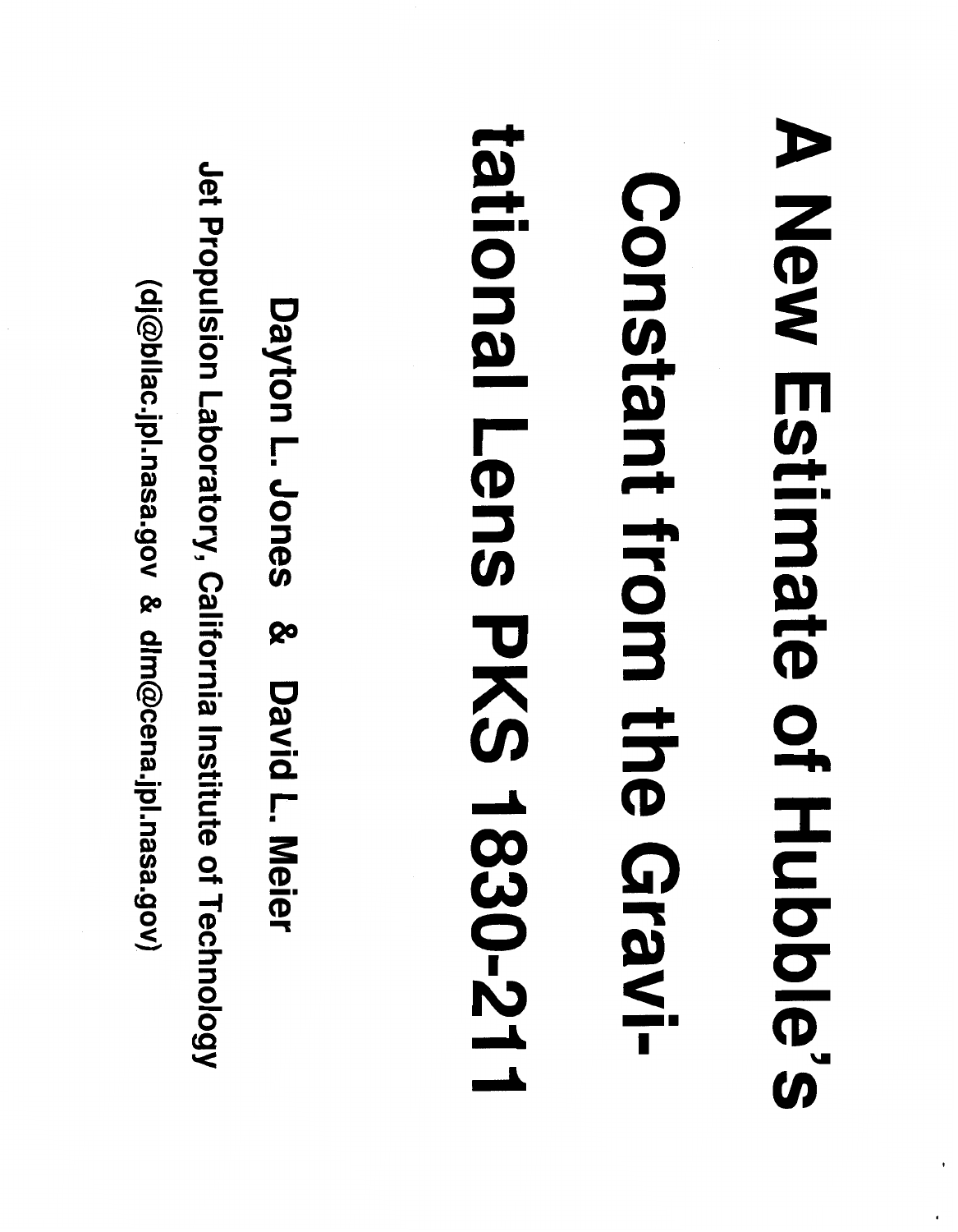The Einstein ring gravitational lens PKS 1830-211 consists of two bright, milliarcsecond-scale radio components separated by 1 arcsec and connected by a fainter ring of radio emission (Rao and Subrahmanyan 1988; Jauncey *et al.* 1991). The galaxy believed to be primarily responsible for this morphology has a redshift of  $z = 0.89$  (Wiklind and Combes 1996), and a preliminary estimate of H<sub>o</sub> has been made by Lovell *et al.* (1998) using a previously published model for the system by Nair *et al.* (1993) and a new redshift for the background radio source. However, a second intervening galaxy at  $z = 0.19$  is also known to exist from radio absorption line observations (Lovell *et al.* 1996). In this paper we consider the possible effects of this lower redshift galaxy on estimates of  $H_{\circ}$ .

We assume a standard cold dark matter cosmology:  $\Omega = 1$ ,  $\Lambda = 0,$   $H_o = 100$  *h* km s<sup>-1</sup> Mpc<sup>-1</sup>. Let  $D_{OL},$   $D_{OS}$  and  $D_{LS}$  be the angular diameter distances between the observer and the lens, the observer and the background source, and between the lensing galaxy and the background source, respectively. The angular diameter distance is given by

$$
D = \frac{c}{\mathrm{H}_{\circ}q_{\circ}^{2}(1+z)^{2}} \left( q_{\circ}z + (q_{\circ}-1)\left[ (1+2q_{\circ}z)^{1/2} - 1 \right] \right)
$$
  
= 
$$
\frac{2 c}{\mathrm{H}_{\circ}(1+z)^{2}} \left( 1 + z - (1+z)^{1/2} \right)
$$

for  $q_0 = 1/2$ . Using  $z = 0.89$  for the lensing galaxy, we get  $D_{OL} = 865 h^{-1}$  Mpc. For  $D_{OS}$  and  $D_{LS}$  we use the recentlypublished redshift of 2.5 for the background radio source (Courbin,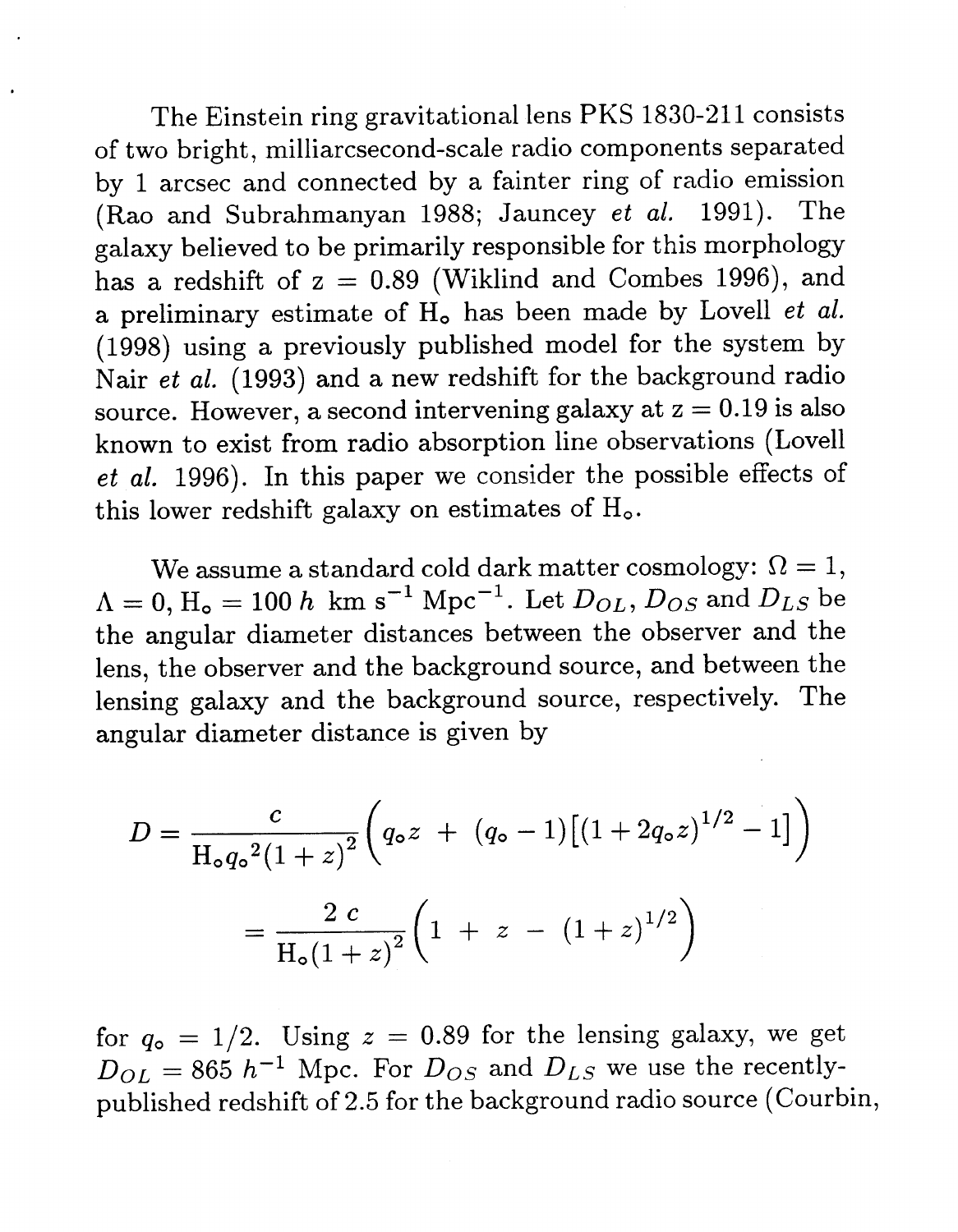*et al.* 1998; also reported by Lovell *et al.* 1998). This gives  $D_{OS} = 798 h^{-1}$  and  $D_{LS} = 331 h^{-1}$ . The values of  $D_{LS}$  were computed from the formula

$$
D_{LS} = \frac{2 c}{H_o} \frac{\left[ (1 + z_L)^{1/2} (1 + z_S) - (1 + z_L)(1 + z_S)^{1/2} \right]}{(1 + z_L) (1 + z_S)^2}
$$

The mass of the  $z = 0.89$  lensing galaxy can be estimated from the Einstein ring radius  $\theta_E$ :

$$
M_L = \frac{\theta_E^2 c^2}{4 \text{ G}} \frac{D_{OL} D_{OS}}{D_{LS}}
$$

For  $\theta_E = 0.5$  arcsec this gives  $6.4 \times 10^{10} h^{-1}$  M<sub>o</sub> for the lens mass within the Einstein ring (thus it is a lower limit to the total mass of the lensing galaxy).

For a point mass lens, the time delay expected between two images separated by  $2\theta_E$  is given by (Lehar 1991):

$$
\Delta\tau = -(1+z_L)\frac{4GM}{c^3}\bigg[\frac{\theta_s\sqrt{\theta_s^2+4\theta_E^2}}{2\theta_E^2}+\ln\bigg(\frac{\theta_s+\sqrt{\theta_s^2+\theta_E^2}}{|\theta_s-\sqrt{\theta_s^2+\theta_E^2}|}\bigg)\bigg]
$$

where  $\theta_s$  is the angle between the center of the lensing galaxy and the true (undeflected) position of the background source. This angle can only be determined from a detailed model of the lens geometry. The lens model derived by Nair, Narasimha, and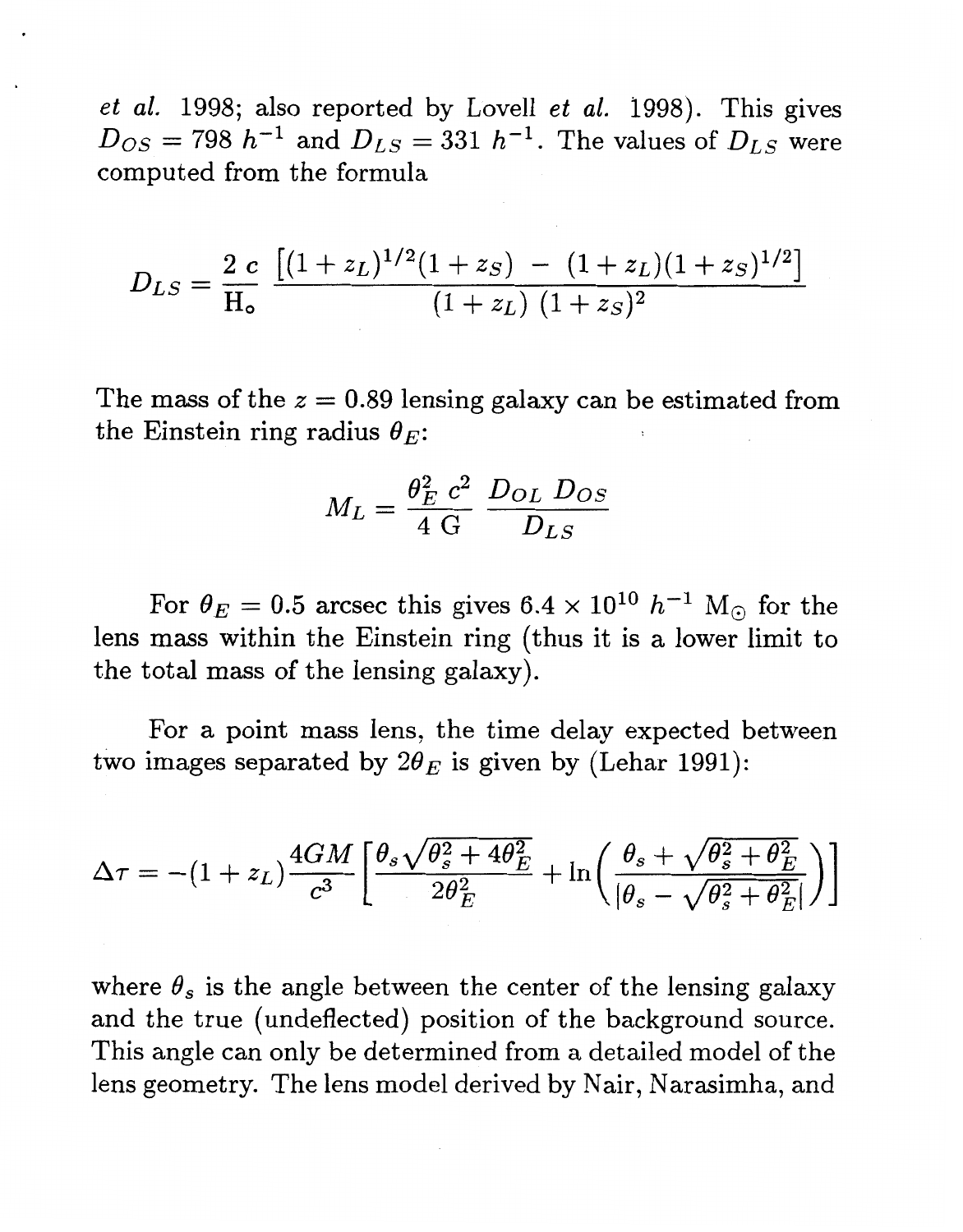Rao (1993) predicts that  $\theta_s = 0.144$  arcsecond. Combining this with our observed values for  $\theta_E$  and  $z_L$  allows us to reduce the above equation to

,

$$
\Delta \tau \ = \ 2.2 \times 10^{-5} \ \big( \frac{M}{M_{\odot}} \big) \ \ \hbox{seconds.}
$$

Using our lens mass estimate above we get a time delay of  $1.41 \times 10^6$   $h^{-1}$  seconds or 16.4  $h^{-1}$  days. Equating this with the observed  $26^{+4}_{-5}$  day value for the time delay (Lovell *et al.* 1998) gives  $0.54 \leq h \leq 0.78$ , with a most probable value of  $h = 0.63$ .

**A** point source model is unlikely to be a very good approximation for the lensing galaxy. To see how important this simplifying assumption is, we can compare the results above with those derived from the explicit Nair, Narasimha, and Rao lens model. Their model consists of an oblate spheroid with a power law mass density distribution and a nuclear core containing about 1% of the total galaxy mass. The total mass of the lensing galaxy in their model is  $1.17 \times 10^8$  *(D<sub>OL</sub>D<sub>OS</sub>/D<sub>LS</sub>)*  $M_{\odot}$ . As expected, these values are higher (by a factor of 3.9) than the values derived above for the mass within the Einstein ring. The Nair, Narasimha, and Rao model predicts a time delay between the NE and SW VLBI components of:

$$
\Delta \tau = -8.15 \times 10^{-3} \left( \frac{D_{OL} D_{OS}}{D_{LS}} \right) \text{ days}
$$

With  $\Delta \tau = -26$  days we get  $h = 65$ , in good agreement with the value derived using a point source lens model. However,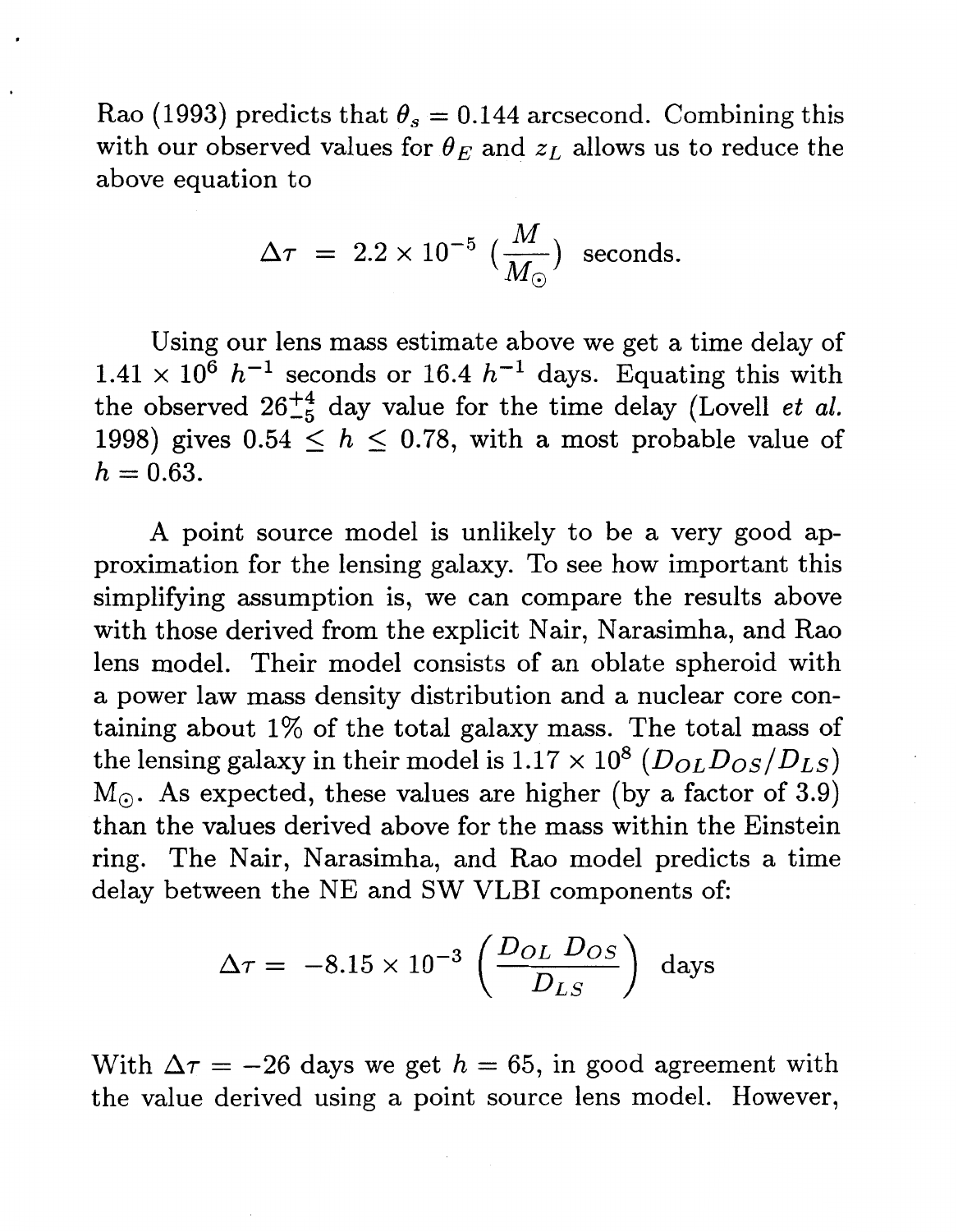both the Nair model and the point source model fail to take the lower redshift galaxy into account.

To estimate the effect of the  $z = 0.19$  galaxy on these results, we need to have some idea of how far from the lens axis it is. The neutral hydrogen absorption detected by Lovell *et al.* (1996) is much stronger along the line of sight to the NE component than to the SW component, suggesting that the  $z = 0.19$  galaxy is much closer to the position of the NE component on the sky. Such an alignment could also explain the more elongated and complex VLBI morphology of the NE radio component compared with the SW component. NICMOS images obtained by the CASTLES group (C.S. Kochanek, *et al.* 1998) are shown in figures 1-3. Note the region of yellow between the galactic M star and the NE lens component in the H image. This may be emission from the lower redshift intervening galaxy - the emission appears to be extended, and is in a plausible location with respect to the two compact lensed images. An additional hint of emission from this location may be visible as **a** bright (white) region within the NE component Airy ring in the I image (although the asymmetries in the Airy pattern makes this uncertain), and in the extension of yellow to the east of the region between the M star and NE component in both the I and K images.

If we **assume** that the  $z = 0.19$  galaxy is located in the region between the M star and NE component, the angular offset between the galaxy and the NE and SW lensed components are approximately 0.3 and 1.2 arcsec, respectively. At the distance of the galaxy 1 arcsec  $\approx 2.1$  kpc, so these correspond to linear offsets of 0.6 and **2.5** kpc.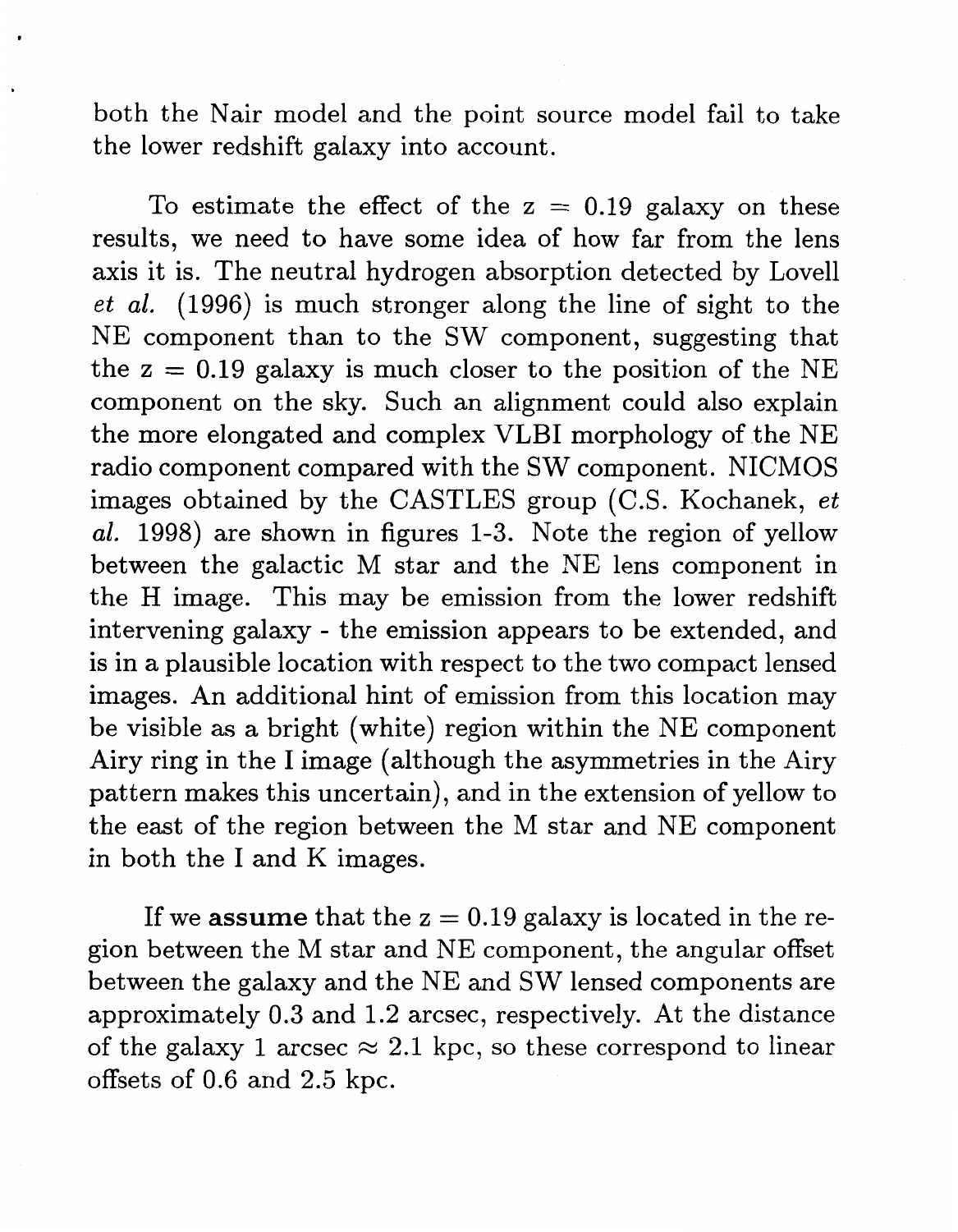The additional time delay along a path from a source *S* to an observer *0* and passing a distance *R* from a lens *L* of mass *M* is given by (Misner, Thorne, & Wheeler 1973):

$$
\Delta \tau = M \, \ln \Bigl[ \frac{(D_{OL} + \sqrt{D_{OL}^2 + R^2}) (D_{LS} + \sqrt{D_{LS}^2 + R^2})}{R^2} \Bigr].
$$

The difference between the NE and SW component time delays caused by the  $z = 0.19$  galaxy is  $1.6(M/10^{10}M_{\odot})$  days, where M is the (unknown) mass of the  $z = 0.19$  galaxy. If we assume a plausible mass of  $3 \times 10^{10}$   $M_{\odot}$  we get a differential delay of **4.8** days, with the NE component line of sight experiencing the larger additional delay. Since the NE component leads the SW component in radio variability, the effect of this additional delay is to increase the differential delay which should be used in conjunction with the Nair *et al.* (1993) lens model. The effect of a **4.8** day increase in differential delay is to decrease the resulting range of *h:* 

$$
0.47 \leq h \leq 0.63
$$

with a most probable value for the Hubble constant of  $H_0 =$ **53** km  $s^{-1}$  Mpc<sup>-1</sup>. Note, however, that a range of  $10^{10}$  to  $10^{11}$   $M_{\odot}$  for the mass of the  $z = 0.19$  galaxy results in a correction to the measured time delay of 1.6 to 16 days; that is, from nearly negligible to very large. Consequently there is a significant additional source of systematic error which should